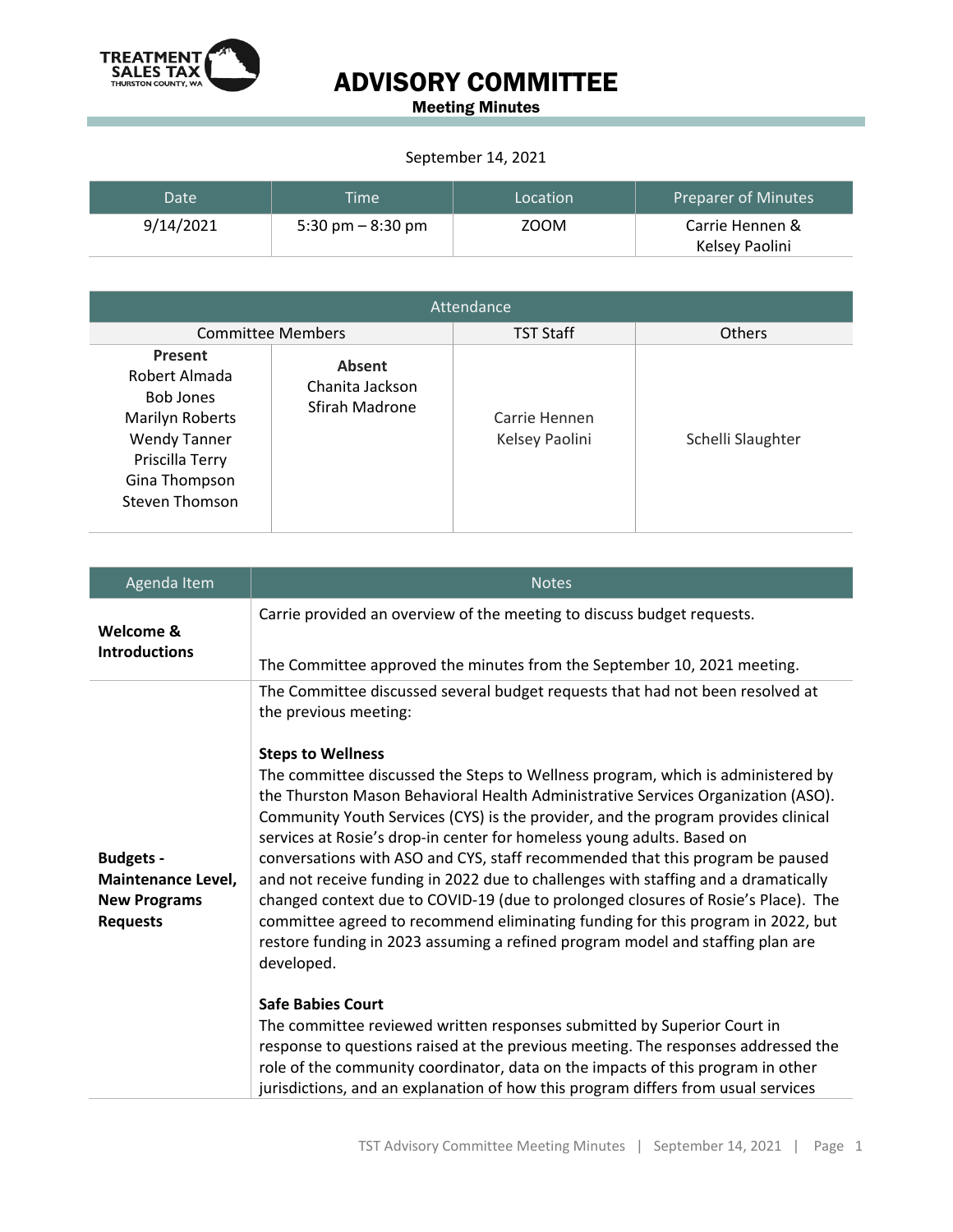

## ADVISORY COMMITTEE

Meeting Minutes

| Agenda Item | <b>Notes</b>                                                                                                                                                                                                                                                                                                                                                                                                                                                                                                                                                                                                                                                                                                                                                                                                                                                                                                                                                                                                                                                                                                                                                                                                                                                                                                                                                                                                                                                                                                                                                                                                                                                                                                                                                     |
|-------------|------------------------------------------------------------------------------------------------------------------------------------------------------------------------------------------------------------------------------------------------------------------------------------------------------------------------------------------------------------------------------------------------------------------------------------------------------------------------------------------------------------------------------------------------------------------------------------------------------------------------------------------------------------------------------------------------------------------------------------------------------------------------------------------------------------------------------------------------------------------------------------------------------------------------------------------------------------------------------------------------------------------------------------------------------------------------------------------------------------------------------------------------------------------------------------------------------------------------------------------------------------------------------------------------------------------------------------------------------------------------------------------------------------------------------------------------------------------------------------------------------------------------------------------------------------------------------------------------------------------------------------------------------------------------------------------------------------------------------------------------------------------|
|             | provided through Family Court in dependency cases. The committee agreed to<br>recommend TST funding for the program.                                                                                                                                                                                                                                                                                                                                                                                                                                                                                                                                                                                                                                                                                                                                                                                                                                                                                                                                                                                                                                                                                                                                                                                                                                                                                                                                                                                                                                                                                                                                                                                                                                             |
|             | <b>Social Services Specialist/Community Health Worker</b><br>Public Health and Social Services Director Schelli Slaughter joined the meeting to<br>respond to questions raised related to a request for funding for a Social Services<br>Specialist/ Community Health worker funded by TST. Questions and discussion<br>included the following:                                                                                                                                                                                                                                                                                                                                                                                                                                                                                                                                                                                                                                                                                                                                                                                                                                                                                                                                                                                                                                                                                                                                                                                                                                                                                                                                                                                                                  |
|             | Credentials- Schelli noted that the Washington Department of Health offers<br>a Community Health Worker training program. She indicated that PHSS<br>would seek to hire an already trained Community Health Worker or find<br>someone that had experience, education, and passion, and pursue the<br>training. They would likely not be licensed behavioral health professionals.<br>PHSS would seek to hire someone multilingual.<br>Population served-the Community Health Worker would focus on the<br>$\overline{\phantom{a}}$<br>Latinx population because of data indicating that Spanish speaking<br>individuals in Thurston County are underserved by traditional behavioral<br>health programming.<br>Where referrals would come from- Schelli noted that the program would<br>look to be a resource for individuals in other TST funded programs<br>What would the daily role would look like- Schelli indicated that a<br>Community Health Worker is typically a member of the community they<br>serve and is likely to have lived experience with behavioral health issues.<br>Their roles are varied and may be similar to those of a social worker-in this<br>case, a Community Health Worker would work to ensure individuals are<br>able to succeed in treatment and would assess and seek to meet household<br>needs such as housing, child care, basic needs, etc. They act as a liaison to<br>other services.<br>What does success look like- Schelli emphasized that use of Community<br>Health Workers is an evidence-based practice, and noted that success may<br>not be easily defined or quickly demonstrated. She indicated that PHSS<br>would work to develop measures of success, with an emphasis on long-<br>term health outcomes. |
|             | The committee discussed the proposal and expressed a number of concerns. Some<br>committee members expressed concern about TST funding more and more<br>connections and case management rather than treatment, and worried that various<br>different offices/ departments are working in siloes, with everyone wanting their<br>own case management program. Another committee member suggested that this<br>type of function might sit better with a licensed behavioral health agency as a peer<br>counselor focused on underserved populations. In addition, committee members<br>felt the funding request for this position, approximately \$150,000 per year including<br>all costs, was too expensive for the impacts.                                                                                                                                                                                                                                                                                                                                                                                                                                                                                                                                                                                                                                                                                                                                                                                                                                                                                                                                                                                                                                     |
|             | The committee agreed it would not recommend TST funding for this request.                                                                                                                                                                                                                                                                                                                                                                                                                                                                                                                                                                                                                                                                                                                                                                                                                                                                                                                                                                                                                                                                                                                                                                                                                                                                                                                                                                                                                                                                                                                                                                                                                                                                                        |